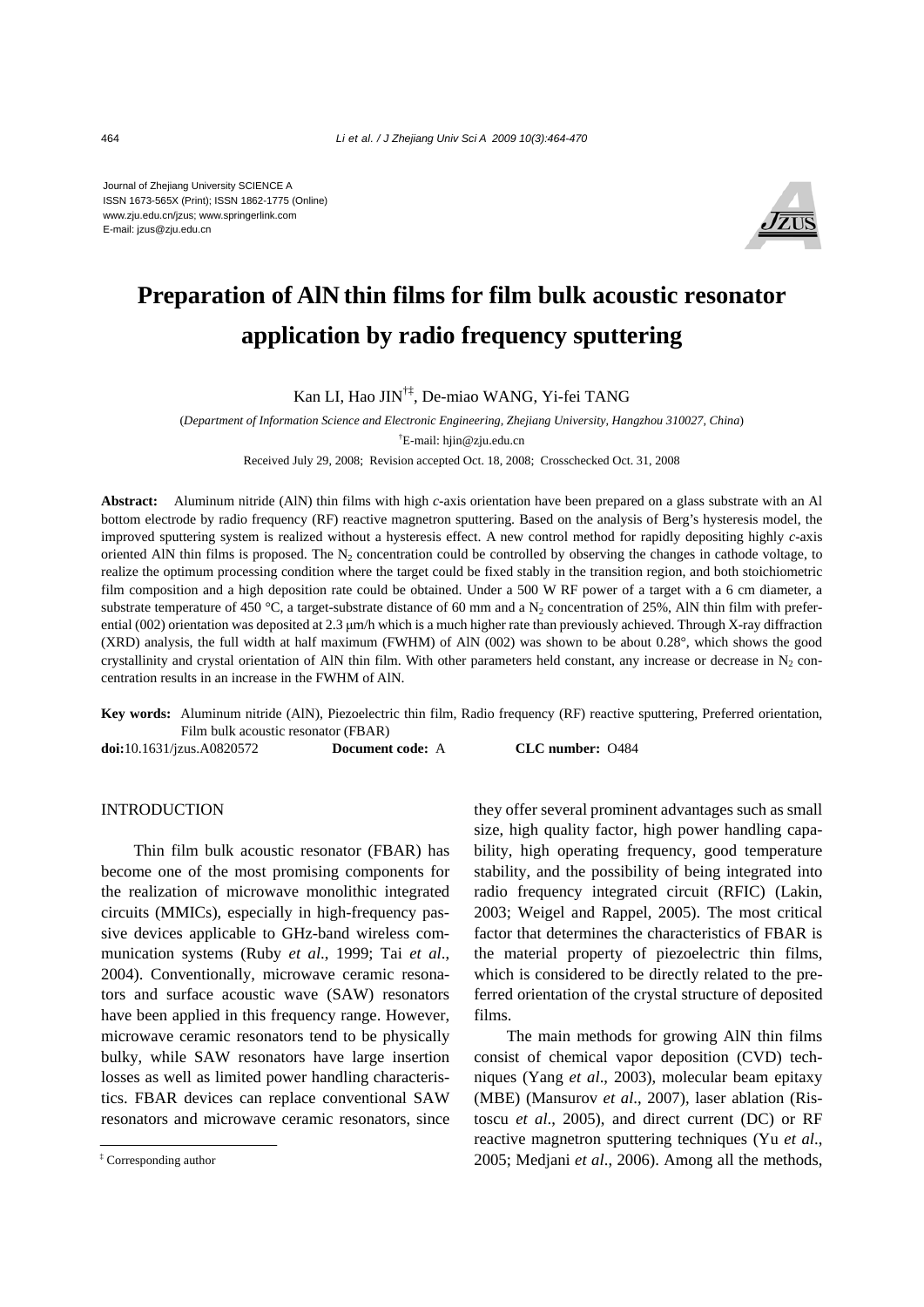RF reactive magnetron sputtering is considered to be the optimal method so far but it can lead to a hysteresis effect (Berg and Nyberg, 2005); that is, in the flow control reactive sputtering system, more than one reactive state might exist corresponding to one particular  $N_2$  pressure. Once the transition region is passed, the initial state cannot be recovered by changing only processing parameters, which is a disadvantage for fabricating AlN thin films industrially (Sproul *et al*., 2005). To obtain high deposition rates as well as optimum film properties, it is desirable to operate in the transition region between the metallic and poisoned states of the target. However, with flow control of the reactive gas, the process is unstable in the transition region in most cases. This problem leads to variability in AlN fabrication, which is one of the reasons for disagreement among researchers. Published results are sometimes conflicting and inconsistent (Okano *et al*., 1992; Huang *et al*., 2005; Chiu *et al*., 2007). Therefore, the avoidance of the hysteresis effect and the control of the reactive process are the key issues in the AlN fabrication process.

There are many factors that influence the growth of AlN films including sputtering power, gas pressure, target-substrate distance,  $N_2$  concentration, and substrate temperature (Okano *et al*., 1992). In this work, we focus on the correlation between the  $N<sub>2</sub>$  concentration and the crystal orientation of films. Based on analysis of the Berg's model of reactive sputtering, we present a new method for achieving a high deposition rate as well as high *c*-axis oriented AlN thin films. In the improved reactive sputtering system, the hysteresis effect could be eliminated and the process could be stably controlled in the transition region. We also provide a new way of determining the quantity of  $N_2$  flow by surveying the changes in cathode voltage.

## ANALYSIS OF THE HYSTERESIS EFFECT OF REACTIVE SPUTTERING

## **Reasons for the hysteresis effect**

A typical process curve showing the hysteresis effect is presented in Fig.1, which shows a plot of the cathode voltage vs the flow of reactive gas, divided into three different regions. In the metal mode region of the AlN thin film deposition process, due to the low partial pressure of the reactive gas  $N_2$ , the target is only marginally covered with compound and the sputtering process is almost identical to that of the pure metal Al target characterized mainly by high sputtering yield.



**Fig.1 Typical hysteresis effect in reactive sputtering**

With the slow increase in  $N_2$  flow, the target surface becomes partially reactive with  $N_2$  resulting in a slight decrease in the deposition rate, and the process transfers to the transition region (hysteresis region) where a tiny increase or decrease of reactive gas could greatly influence the process behavior. When the flow of  $N_2$  is initially increased, its partial pressure in the chamber and the coverage of the target surface with nitride increase, so the fraction of exposed Al on the target decreases. This leads to a reduction in the consumption rate of  $N<sub>2</sub>$ . However, this results in a further increase in the partial pressure of  $N_2$ , which in turn causes an even larger fraction of the target surface to be nitrided and so on. At this point (Point *A*), the deposition state changes uncontrollably until the whole target surface is poisoned as a result of a steep drop in the deposition rate, a steep jump in the  $N_2$  partial pressure as well as the complete nitridation of the target. Meanwhile, the cathode voltage of the target also decreases steeply since the secondary electron emission coefficient of compounds is usually higher than that of pure metal surfaces.

When the entire target surface is covered with the compound AlN, it reaches compound mode, also named poisoned mode. In this mode, any further increase in the  $N_2$  partial pressure does not affect the process significantly and the deposition rate drops almost over one order of magnitude compared to the elemental deposition rate for the same amount of power delivered to the target.

If at this moment the nitrogen flow is decreased,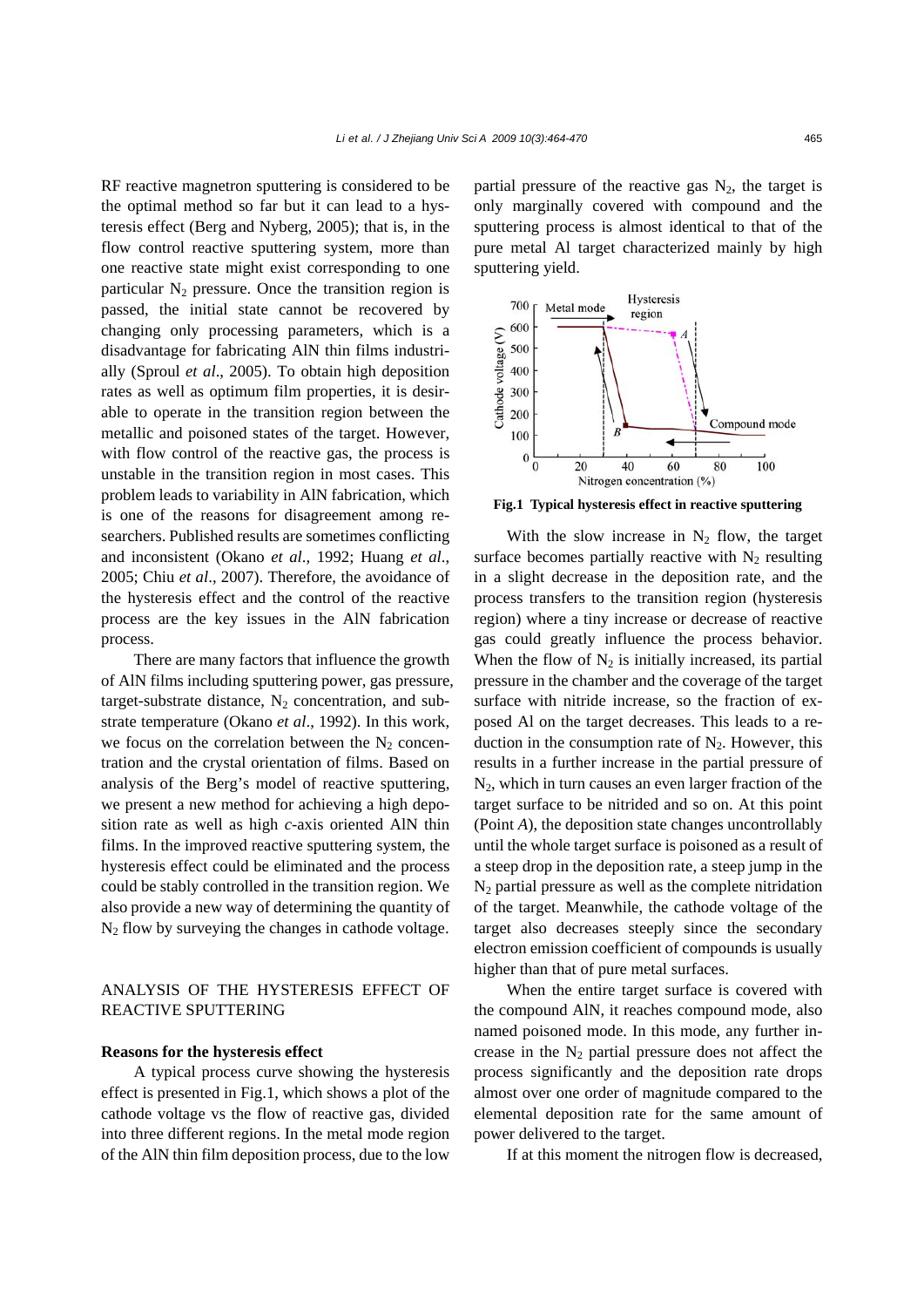the transition region and metal mode will not occur at the same  $N_2$  flow point (Point *A*) because the  $N_2$  partial pressure is rather high compared with that when the target was operated in metal mode. The only way to decrease this high  $N_2$  partial pressure to its original point is to further decrease the  $N_2$  flow until the second transition point (Point *B*) is reached. So the deposition state steeply changes from compound mode to metal mode.

We suppose that if the hysteresis effect could be eliminated in the reactive sputtering process, the cathode voltage of the target would be the continuous and monotone function of the reactive gas flow, and the transition region would be distributed smoothly and gradually between the metal mode and the compound mode, as in Fig.2. To obtain high deposition rates and optimum film properties, it is desirable to operate in the transition region between the metal mode and the compound mode, for example, at Point *C*. However, in most cases with flow control of the reactive gas, the process is unstable in the transition region which leads to uncertainty in AlN fabrication (Sproul *et al*., 2005).



**Fig.2 Improved sputtering system (without hysteresis effect)** 

## **Employing Berg's model to analyze AlN fabrication process**

To analyze how the hysteresis is affected by different processing parameters, we employ Berg's model (Berg and Nyberg, 2005). In the mathematical model that describes the reactive sputtering system, all the parameters that influence the hysteresis effect are defined and simulated. According to his theory, there exist conditions under which hysteresis does not occur. He presented a useful equation displayed as  $\frac{dQ_{\text{tot}}}{dp} = \frac{dQ_{\text{c}}}{dp} + \frac{dQ_{\text{p}}}{dp} + \frac{dQ_{\text{p}}}{dp}$ , which could determine whether the hysteresis will appear or not, where  $Q_{\text{tot}}$ represents the total supply rate of the reactive gas,  $Q_c$ the gas consumption at the substrate,  $Q_t$  the gas consumption at the target,  $Q_p$  the gas to pump and  $\frac{dQ_p}{dP} = S$  denotes the pumping speed of the system. If

 $\frac{\mathrm{d}Q_{\text{\tiny tot}}}{\mathrm{d}Q}$  < 0 *Q*

d *P*  $< 0$  in some region, the process will exhibit

hysteresis; while if  $\frac{dQ_{\text{tot}}}{dt} > 0$ d *Q P* > over the whole processing region, the process will not exhibit any hysteresis.

Fig.3a displays the simulation results about the calculated sputter erosion rates, *R*, vs reactive gas supply for three different pumping speeds, *S*. It shows that there will be no hysteresis at high pumping speeds. Fig.3b shows the calculated sputter erosion rates, *R*, vs reactive gas supply for different target areas, *A*t. The simulations indicate that the hysteresis may be eliminated if the target area is small. All these models predict that the shape of the processing curves depends strongly on the parameters of the sputtering process. Simulations involving all the parameters in the sputtering process indicate that hysteresis could be avoided by reducing the target-substrate distance, reducing the target area, increasing the system pumping speed, and so on. Consequently, the optimum processing conditions would be realized where the target could be fixed stably in the transition region and both stoichiometric film composition and a high deposition rate could be obtained.

### EXPERIMENTAL DETAILS

The AlN films were prepared on a glass substrate with an Al bottom electrode using the reactive RF magnetron sputtering technique. We improved the experimental system according to the Berg's theory to eliminate the hysteresis effect. The pumping speed was chosen to be 1200 L/s, the target-substrate distance was fixed at 60 mm and the size of the target was 6 cm. The purities of Ar and  $N_2$  were 99.999%. The glass substrate was first etched in a concentration of 0.5% (v/v) hydrogen fluoride solution for 10 min to remove surface impurity, followed by oven-baking for 30 min at 100 °C. Subsequently, a 200 nm aluminum film was deposited in an Ar atmosphere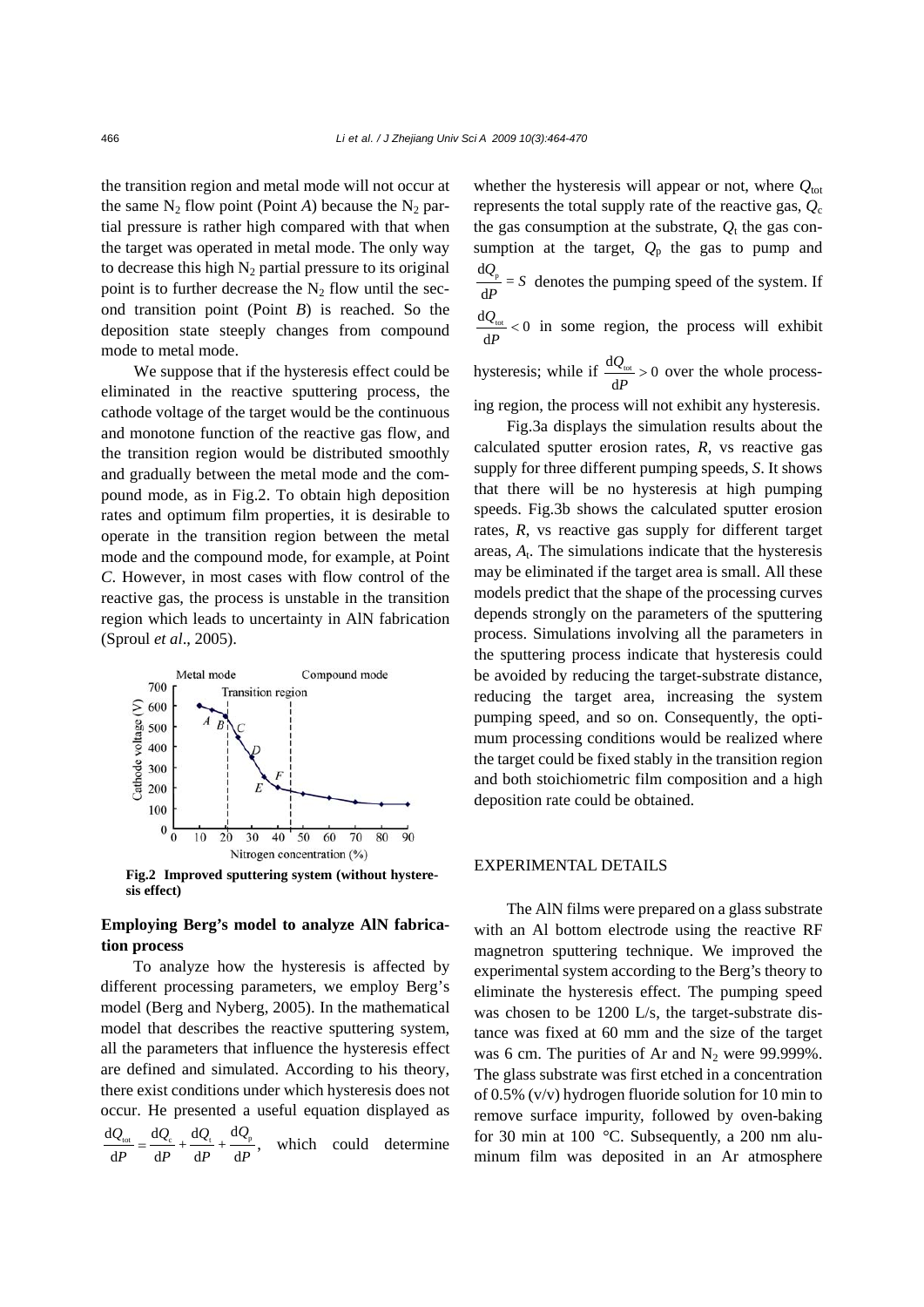

**Fig.3 Calculated sputter erosion rates,** *R***, vs reactive gas supply (a) for three different pumping speeds, S; (b) for different values of target areas,** *A***<sup>t</sup>**

by DC sputter to form the bottom electrode. Then an AlN thin film was deposited on top of the aluminum layer in an  $Ar/N_2$  reactive atmosphere in the desired sputtering conditions. During the deposition process, an impedance matching network was used to control the RF power input. The base pressure and sputtering pressure were chosen to be  $3\times10^{-4}$  and 0.23 Pa, respectively. The substrate was heated directly at 450 °C. Several sputtering runs were carried out at various N<sub>2</sub> under the control of  $N_2$  flow to evaluate the optimum deposition conditions. Details of the deposition conditions are shown in Table 1.

The crystalline structure and crystal orientation of each AlN film were characterized by X-ray diffraction (XRD) analysis with X'Pert PRO (PANalytical) using Cu K<sub>a</sub> radiation and scanned from  $2\theta$  $20^{\circ}$ ~60°. The degree of *c*-axis crystallization was examined from the full-width at the half maximum (FWHM) of the AlN (002)-diffraction peak. For surface morphology and cross-sectional columnar structure observation, samples were cut and the microscopic film was observed using a Scanning Electron Microscope (SEM) (SLR10N, FEI Company, the Netherland).

#### RESULTS AND DISCUSSION

The XRD patterns of a set of AlN thin films deposited on glass substrates with Al electrodes in different  $N_2$  concentration are shown in Fig.4. The XRD peaks of AlN films are observed near 2*θ*=36.1°, which corresponds to the AlN (002) reflection. These patterns indicate that the AlN thin films were perpendicular to the substrate surface. The Al (111) planes could also be observed near 2*θ*=39° just next to the AlN (002) planes. Fig.5 presents the peak intensity counts of AlN crystallographic variation dependent on the  $N_2$  concentration.

Passing from the sample deposited at a  $N_2$  concentration of 15% to the one deposited at a  $N_2$  concentration of 40%, an initial increase and then a decrease of the AlN (002) planes were found. The intensities of AlN films did not increase or decrease simply with an increase in  $N_2$  concentration. Instead, there was a certain  $N_2$  concentration at which the intensity of AlN films reached an optimum value. At a  $N_2$  concentration of 15%, a preferred orientation

| Parameter                             | Film material                       |                                                                              |
|---------------------------------------|-------------------------------------|------------------------------------------------------------------------------|
|                                       | Al                                  | AlN                                                                          |
| Process                               | DC magnetron sputtering             | RF reactive magnetron sputtering                                             |
| Target                                | Al 99.999% purity, 6 cm<br>diameter | Al 99.999% purity, 6 cm diameter                                             |
| Power $(W)$                           | 100                                 | 500                                                                          |
| Substrate temperature $({}^{\circ}C)$ | Room temperature                    | 450                                                                          |
| Target substrate distance (mm)        | 60                                  | 60                                                                           |
| Sputtering pressure (Pa)              | 0.38                                | 0.23                                                                         |
| Deposition time (min)                 | 2                                   | 60                                                                           |
| Atmosphere                            | Ar                                  | $n_{\text{N}_2}$ : $n_{\text{N}_2+\text{Ar}}$ = 15%, 20%, 25%, 30%, 35%, 40% |
| Cathode voltage (V)                   |                                     | 580, 550, 450, 350, 250, 200                                                 |

**Table 1 Sputtering conditions of Al and AlN films**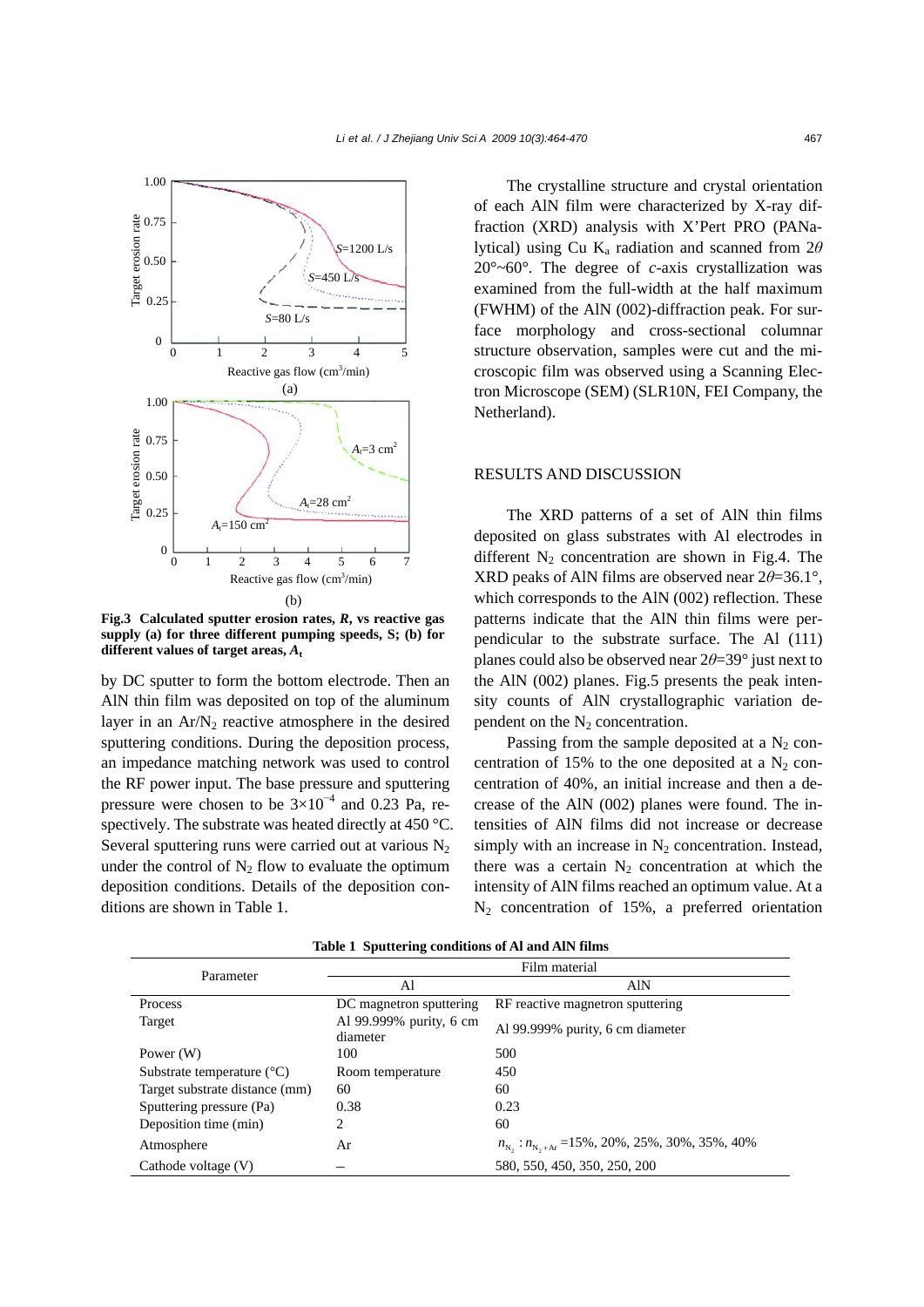

**Fig.4 X-ray diffraction patterns of AlN thin films deposited on glass substrates with Al electrodes under** different  $N_2$  concentrations. (a)  $15\%$ ; (b)  $20\%$ ; **(c) 25%; (d) 30%; (e) 35%; (f) 40%** 



**Fig.5 Dependence of peak intensity of AlN (002) planes** on different N<sub>2</sub> concentration

along (002) direction at 2*θ*=36.1° was noticed, but the intensity was not distinct; with the  $N_2$  concentration increased to 20%, the intensity of *c*-axis orientation seemed to be stronger; at a  $N_2$  concentration of 25%, the film was oriented along the *c*-axis in a preferred direction with quite strong intensity. As the flow of  $N_2$ was further increased, however, the intensity of AlN (002) orientation at 2*θ*=36.1° began to decrease. At a  $N_2$  concentration of 30%, the contributions of the two domains, including another Al (111) orientation, were comparable and the peak intensity of AlN *c*-axis orientation decreased drastically compared with that at 25%  $N_2$  concentration; at a  $N_2$  concentration of 35%, the AlN (002) plane peak was even weaker and at the  $N<sub>2</sub>$  concentration of 40%, it was almost unnoticeable.

Fig.6 is a plot of the dependence of the full width at half maximum (FWHM) of AlN (002) orientation against the  $N_2$  concentration. It shows that the FWHM degree had a minimum of  $0.28^{\circ}$  at a N<sub>2</sub> concentration of 25%. Fig.7 is a plot of the dependence of the deposition rates on the  $N_2$  concentration indicating that the deposition rate fell as the  $N_2$  concentration increased.



**Fig.6 Dependence of FWHM degree of AlN (002) planes** on different N<sub>2</sub> concentration



**Fig.7 Dependence of AlN film deposition rate on dif**ferent N<sub>2</sub> concentration

All these phenomena can be explained completely by Berg's model. Experimental results showed that a reactive sputtering system without hysteresis can be achieved under our desired conditions (Fig.2). As the  $N_2$  flow slowly increased, the cathode voltage dropped from 600 to 150 V and the reverse process could be obtained as the  $N_2$  flow was decreased. That is, there is only one  $N_2$  flow point corresponding to one particular cathode voltage and the cathode voltage changes as the  $N_2$  flow varies, resulting in different working states of the target. Consequently, the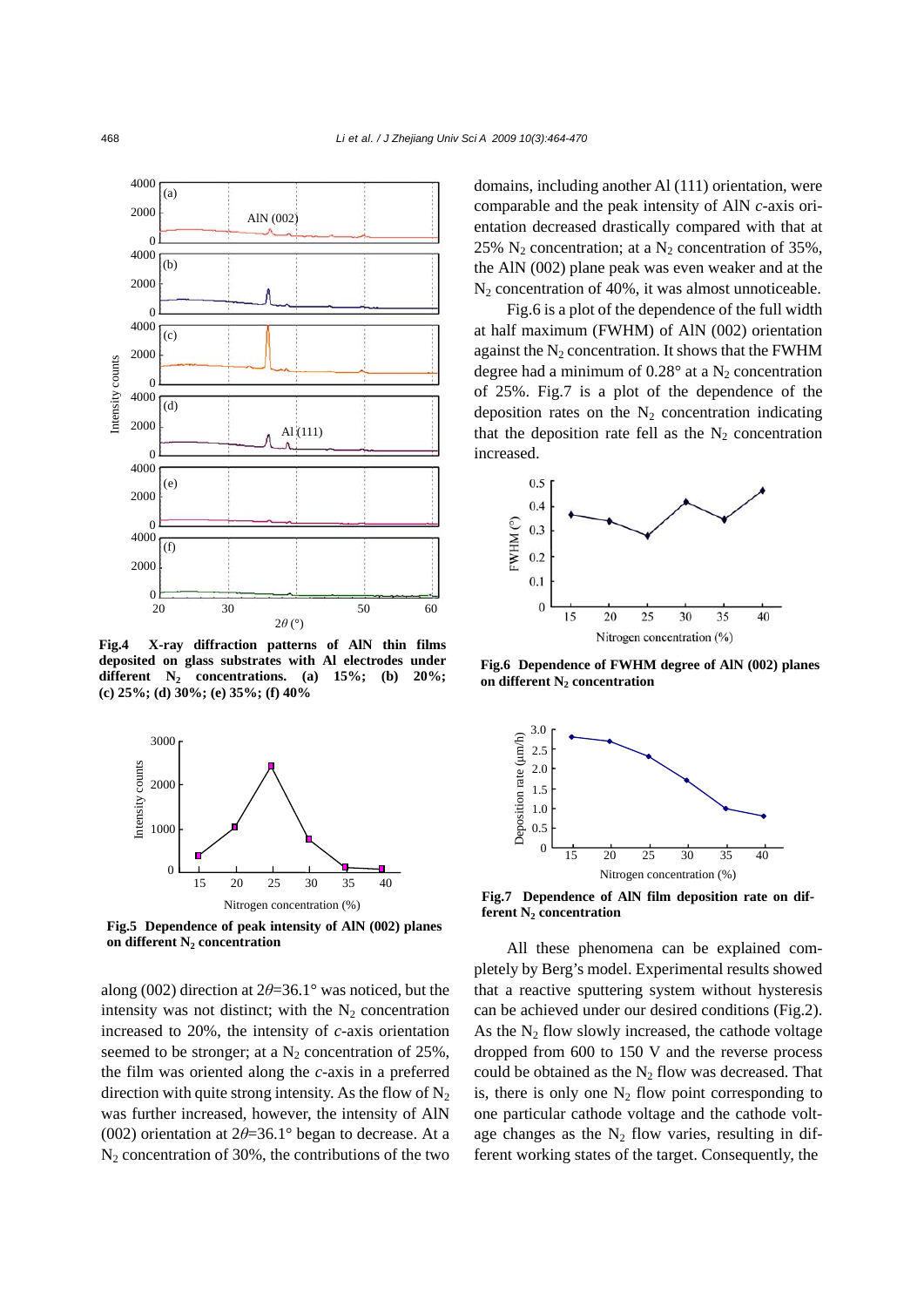sputtering process can be controlled at the transition region, where a high deposition rate as well as stoichiometric film composition is guaranteed, by adjusting the  $N_2$  flow. The maximum and minimum of the cathode voltages were 600 and 150 V, corresponding to the metallic mode of the target with 0%  $N_2$  concentration and the compound mode of the target with  $100\%$  N<sub>2</sub> concentration, respectively. Points *A*, *B*, *C*, *D*, *E* and *F* at which the cathode voltages are 580, 550, 450, 350, 250 and 200 V with a N2 concentration of 15%, 20%, 25%, 30%, 35% and 40%, respectively, represent three different target modes under which the samples were fabricated. It is obvious that the optimal  $N_2$  concentration is that when the cathode voltage is fixed around the mid-point between the maximum and the minimum, and in our work the optimum value of  $N_2$  concentration was 25%.

We suggest that as the  $N<sub>2</sub>$  concentration was increased until it reached the mid-point of the cathode voltage (from 15% to 25%), the sputtering process changed gradually from the metallic mode into the transition mode and in the process more sputtered Al ions would have been nitrified before they reached the substrate. Although the deposition rate slowly decreased, the stoichiometry of the film was improved, leading to a distinct favoring of the *c*-axis orientation. However, when the  $N_2$  concentration was further increased to 40%, the target surface was covered with the compound AlN layer since more nitride compounds were formed at the target surface before the Al atoms were sputtered onto the substrate. Therefore, the deposition rate further decreased and the sputtering process changed to the compound mode. Since the Ar flow was never changed, increasing the  $N_2$  concentration meant increasing the sputtering pressure. Thus, the Al and N atoms would have had to collide with more other atoms or ions before arriving at the substrate surface, and would not have had enough energy to arrange the texture according to the hexagonal wurtzite crystalline structure at the substrate surface. Accordingly, the intensity of the preferred orientation was weakened and the degree of FWHM was affected.

Fig.8a shows a top view SEM photograph of AlN film prepared under the optimum conditions with a  $N_2$  concentration of 25% in this work, displaying the dense and smooth surface features of AlN film. Fig.8b is a SEM micrograph showing the cross-sectional structure of AlN film lying on an Al electrode and a glass substrate, indicating that the AlN film grown on the Al electrode exhibits a typical oriented columnar structure and has a fine-grain structure in the vicinity of the Al surface. This improves the coupling factor when these films are used in FBAR devices.



**Fig.8 SEM micrographs of AlN film deposited on an Al bottom electrode at a substrate temperature of 450 °C, RF power of 500 W, working pressure of 0.23 Pa,** target-substrate distance of 60 mm, N<sub>2</sub> concentration **of 25%. (a) Surface morphology of AlN film; (b) Cross-sectional SEM of AlN film** 

(b)

#### **CONCLUSION**

A hysteresis effect exists in reactive sputtering systems which can lead to uncertainty of processing control. In this study, employing Berg's model on the reactive sputtering processes, we provide a new method for achieving a high deposition rate as well as high *c*-axis orientation for AlN thin films. The proposed method uses the flow of  $N_2$  as a control quantity, and the cathode voltage as a location quantity. The optimal  $N_2$  concentration is that found when the cathode voltage is located at the mid-point between the maximum and minimum; in our study that value